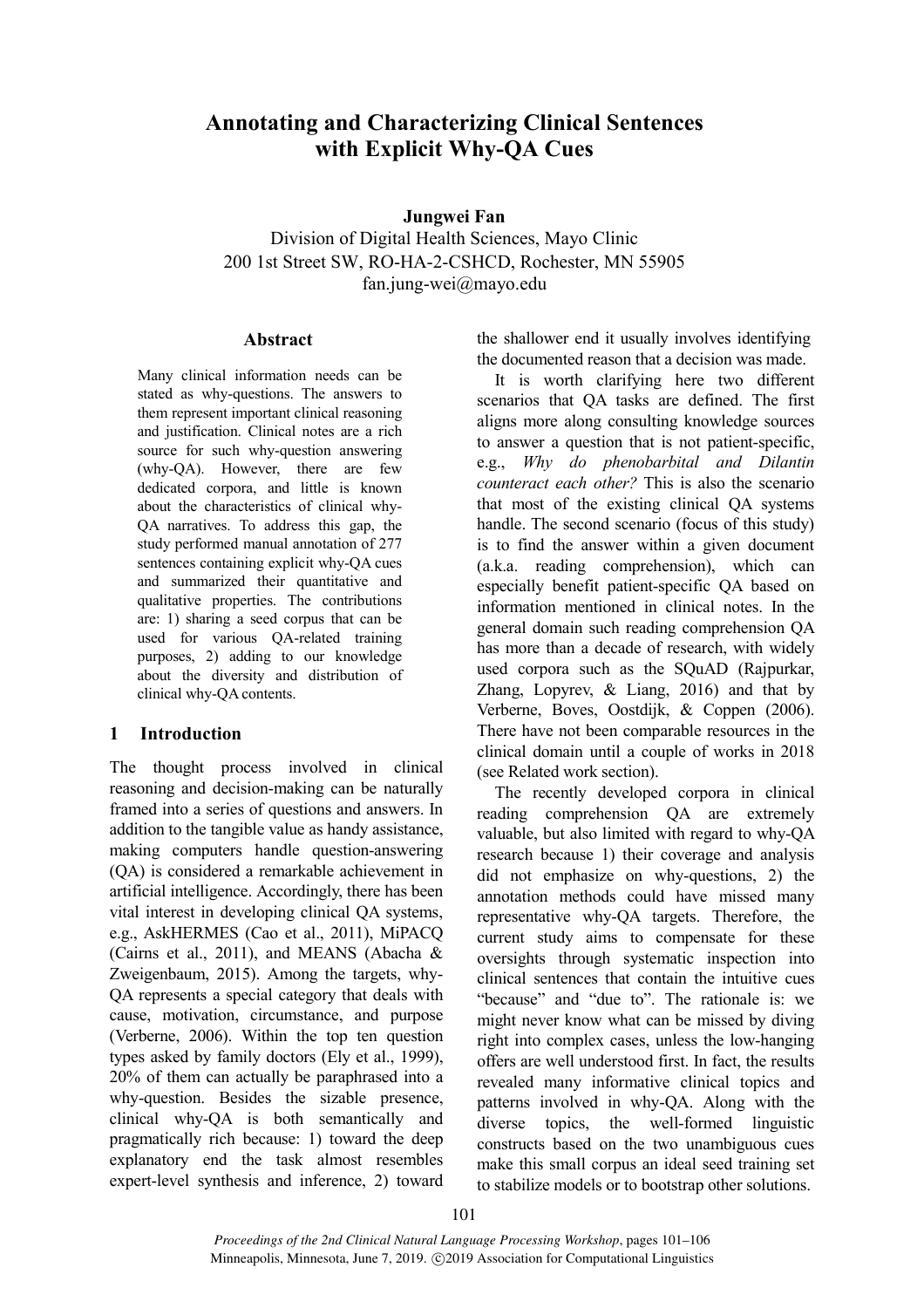## **2 Related work**

There has been considerable annotation research for why-QA in non-medical domains. As part of developing a why-QA system, Higashinaka & Isozaki (2008) used information retrieval to search documents possibly relevant to each whyquestion, followed by manual validation of qualified QA pairs. Mrozinski, Whittaker, & Furui (2008) used Mechanical Turk to recruit annotators for reading Wikipedia articles and generating why-questions based on the contents. Dulceanu et al. (2018) applied web scraping over community forums to collect why-QAs about Adobe Photoshop usage. The answer quality was backed either by questioner feedback or by community votes. Prasad & Joshi (2008) proposed leveraging causal relations in the richly annotated Penn Discourse Treebank to derive why-QAs.

In the clinical domain there were two corpora developed for reading comprehension QA based on electronic medical records (EMR), and both had broad coverage not limited to only why-QAs. In Raghavan, Patwardhan, Liang, & Devarakonda (2018), medical students were presented with structured and unstructured EMR information of each patient and were instructed to come up with realistic questions for a hypothetical office encounter. The patient's notes were then loaded into an annotation tool for them to mark answer text spans. Pampari, Raghavan, Liang, & Peng (2018) developed emrQA, a large clinical QA corpus generated through template-based semantic extraction from the i2b2 NLP challenge datasets. [\\*](#page-1-0) The emrQA contains 7.5% of why-QAs, but they mainly ask about why the patient received a test or treatment, due to the partial interest of the original challenge annotations.

### **3 Methods**

 $\overline{\phantom{a}}$ 

The study notes were from the 2010 i2b2/VA NLP challenge (Uzuner, South, Shen, & DuVall, 2011), obtained through an academic data use agreement.[†](#page-1-1) The corpus consists of 426 discharge summaries from Partners Healthcare and Beth Israel Deaconess Medical Center. The two considerations in choosing this dataset were: 1) the sentences were pre-chunked that made the

\* https://www.i2b2.org/NLP/DataSets/

downstream analysis easier, 2) it overlapped with the emrQA corpus and thus allowed comparison of coverage, etc.

Case-insensitive word search was performed using "because" and "due to" into the 426 notes. To avoid massive false positives, highly ambiguous cues such as "for" were avoided in this pilot study. The author then manually reviewed the 280 hit sentences, of which 79 were from "because" and 201 from "due to". The review involved two tasks: 1) generate a QA pair from the sentence, and 2) categorize the question anchor and the answer. Using the following sentence as an example:

*The patient had urinary tract infection and received Bactrim, which was stopped later because of diarrhea.*

The generated QA pair was:

 **Q:** Why was the Bactrim for urinary tract infection stopped?

**A:** diarrhea

It was required that each answer must come from a substring of the source sentence. For each annotation, the line number and character offset of the answer were preserved so as to facilitate computable reuses. The types of question anchors and their answers were induced and consolidated throughout the entire review process. For example, the categorization for the specific QA pair above was:

 **Question anchor:** medication avoidance **Answer reason:** adverse effect

Upon completing the annotation, descriptive statistics were derived to show notable properties:

- Sentence coverage of the annotated why-QAs as compared to that of emrQA (Figure 1).
- Distribution of clinical notes with respect to the number of sentences that contain either of the why-cues (Table 1).
- Distribution of the categorized whyquestion anchors and answer types (Tables 2, 3, and 4).

#### **4 Results**

As a simple comparison of the question sources, sentence coverage of the annotated why-QAs versus the emrQA why-associated entries is

<span id="page-1-1"></span><span id="page-1-0"></span><sup>†</sup> Complying with the i2b2 NLP data use agreement, examples in this paper have been modified and differ from the original text.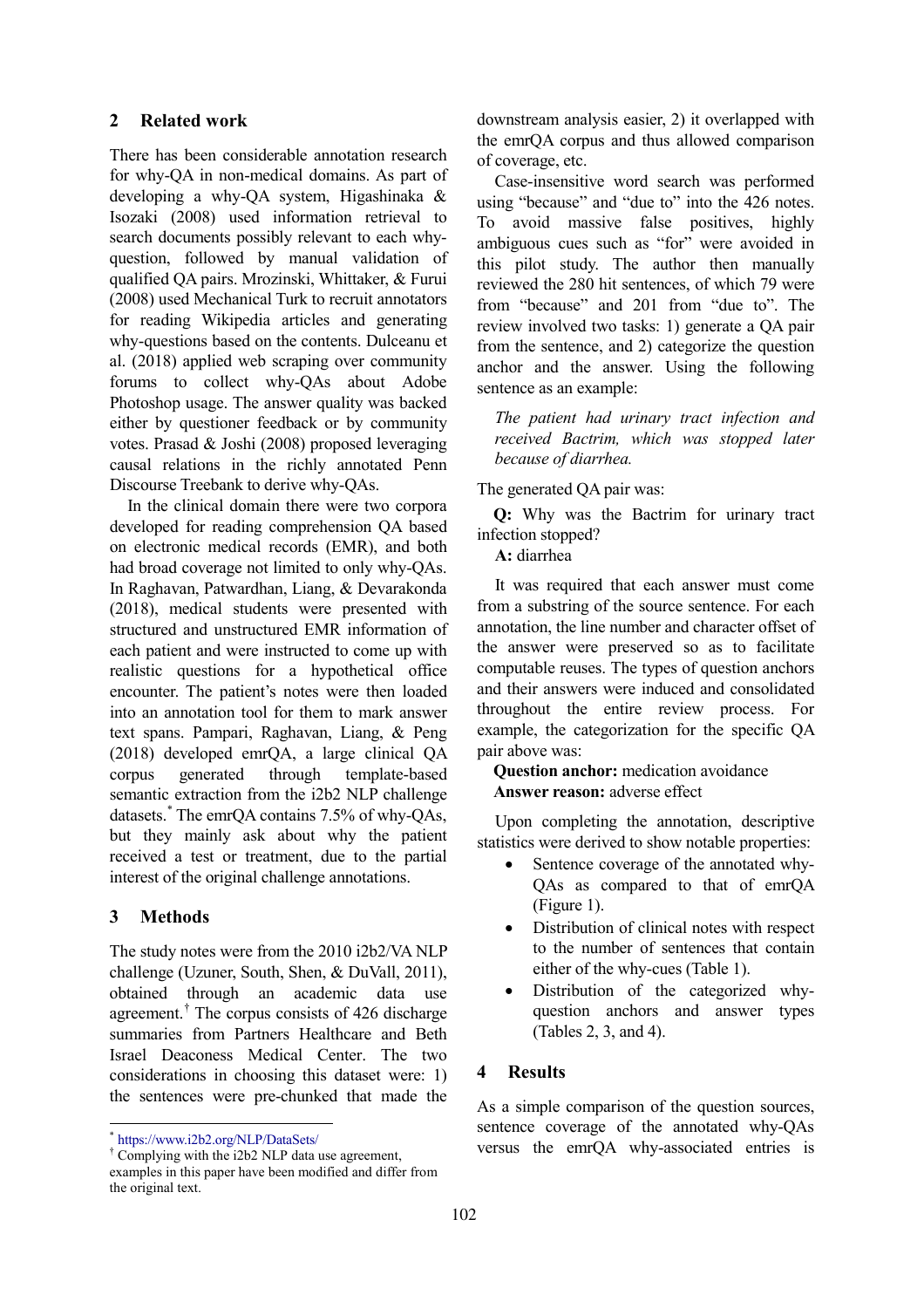

Figure 1: Venn diagram comparing the # (%) of the annotated sentences to that of emrQA

| $#$ of cue-containing<br>sentences in the note | # $(%)$ of notes |
|------------------------------------------------|------------------|
|                                                | 280 (65.7)       |
|                                                | 74 (17.4)        |
| $\overline{c}$                                 | 39(9.2)          |
| 3                                              | 16(3.8)          |
|                                                | 12(2.8)          |
| 5                                              | 2(0.5)           |
| 6                                              | 2(0.5)           |
|                                                |                  |

Table 1: Distribution of notes containing the "because" or "due to" cue

| Why-question anchor                                   | Answer reason type       | # of QAs $(\%$ |
|-------------------------------------------------------|--------------------------|----------------|
| abnormal manifestation                                | disease-caused           | 51(20.8)       |
| abnormal manifestation                                | adverse effect           | 19(7.8)        |
| abnormal manifestation                                | manifestation elaborated | 6(2.4)         |
| abnormal manifestation                                | disease interaction      | 3(1.2)         |
| abnormal manifestation                                | environment factor       | 2(0.8)         |
| procedure disposition                                 | clinical indication      | 39 (15.9)      |
| procedure disposition                                 | patient preference       | 1(0.4)         |
| consultation, admission, discharge, or transfer event | clinical indication      | 34 (13.9)      |
| consultation, admission, discharge, or transfer event | patient preference       | 2(0.8)         |
| consultation, admission, discharge, or transfer event | environment factor       | 1(0.4)         |
| medication avoidance                                  | adverse effect           | 14(5.7)        |
| medication avoidance                                  | disease interaction      | 8(3.3)         |
| medication avoidance                                  | patient preference       | 2(0.8)         |
| medication avoidance                                  | disease attribute        | 1(0.4)         |
| medication avoidance                                  | procedure interaction    | 1(0.4)         |
| procedure avoidance                                   | disease interaction      | 12(4.9)        |
| procedure avoidance                                   | patient preference       | 3(1.2)         |
| procedure avoidance                                   | procedure interaction    | 3(1.2)         |
| procedure avoidance                                   | adverse effect           | 2(0.8)         |
| procedure avoidance                                   | disease attribute        | 2(0.8)         |
| procedure avoidance                                   | patient attribute        | 2(0.8)         |
| procedure unsuccessful                                | patient attribute        | 9(3.7)         |
| procedure unsuccessful                                | disease interaction      | 6(2.4)         |
| procedure unsuccessful                                | environment factor       | 2(0.8)         |
| procedure unsuccessful                                | disease attribute        | 1(0.4)         |
| procedure unsuccessful                                | disease-caused           | 1(0.4)         |
| procedure unsuccessful                                | procedure interaction    | 1(0.4)         |
| medication administered                               | clinical indication      | 12(4.9)        |
| medication administered                               | patient attribute        | 1(0.4)         |
| patient interpretation                                | patient assessment       | 1(0.4)         |
| procedure effective                                   | patient attribute        | 1(0.4)         |
| social background                                     | family factor            | 1(0.4)         |
| nonmedical treat                                      | patient preference       | 1(0.4)         |

Table 2: Detailed distribution of QA pairs by type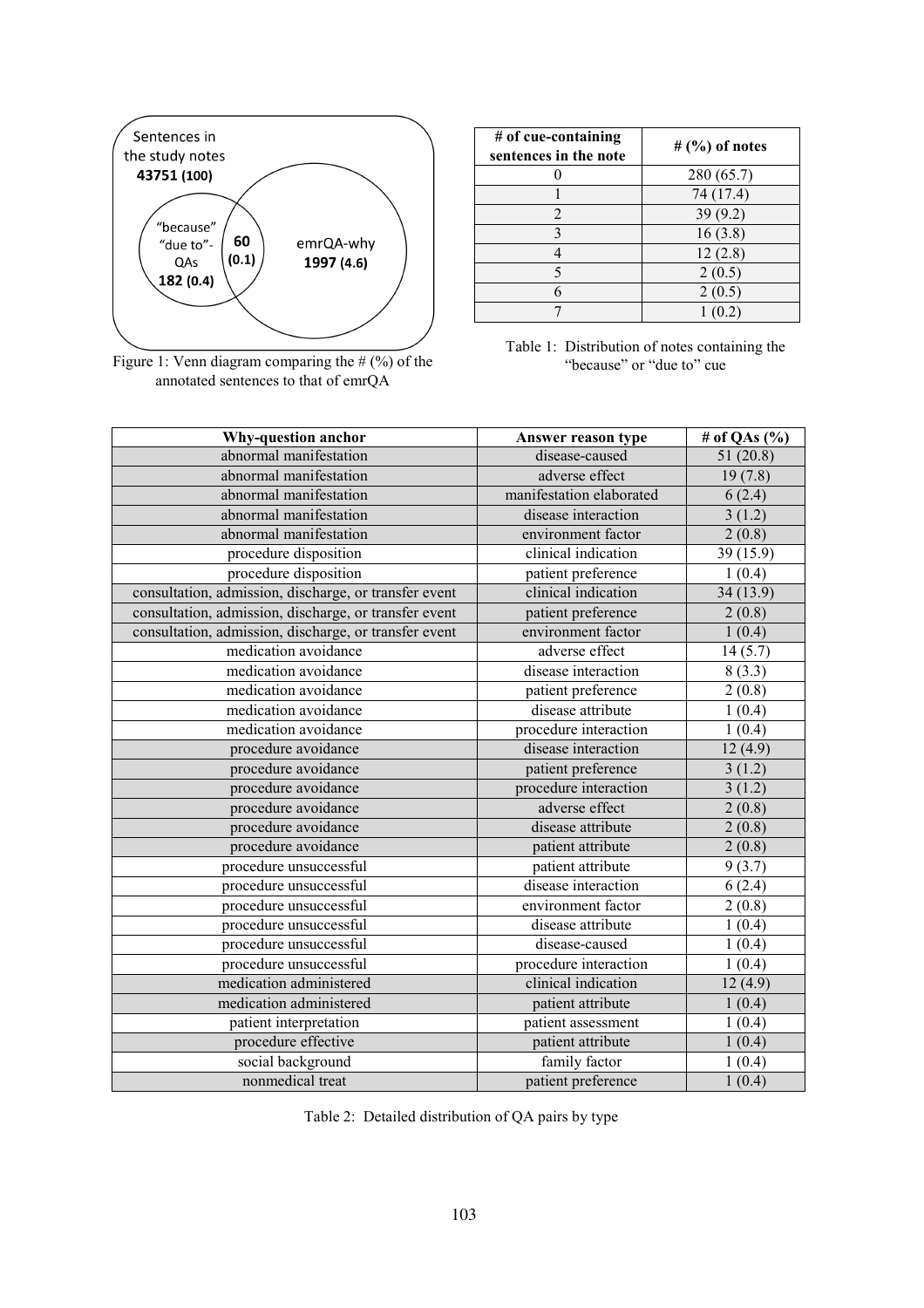illustrated in Figure 1. There were a total of 43,751 sentences (including those short section headers) in the study corpus of 426 clinical notes. The emrQA used 2,057 sentences in generating its QA pairs, which were basically all about reasons for ordering a test or treatment. The cue-based annotation used 242 sentences, yet the derived why-QAs were much more diverse (see Table 2). There were 60 sentences used by both.

Two reasons that the original 280 hit sentences dropped to the 242 distinct annotated sentences were: 1) there were 3 sentences actually containing both cues, 2) 35 of the sentences were not usable to generate a QA pair because of anaphora. Note that it is possible for a double-cue sentence to generate two separate questions because of different why-anchors. As for the prevalence of the two cues, Table 1 shows that more than  $30\%$  (100% – 65.7%) of the study notes had at least one cue, with as many as 7 cuecontaining sentences within one note.

The full categorization and distribution of the annotated why-QAs are shown in Table 2, while the distributions aggregated by the question anchors and answer reason types are in Table 3 and Table 4 respectively.

Example contexts of some noteworthy why-QA categories as follows:

[ abnormal manifestation  $\rightarrow$  disease-caused ]

>> Why did his arm show poor motor movement?  $\rightarrow$  loss of sensation

[ procedure disposition  $\rightarrow$  clinical indication ] >> Why was ultrafiltration fluid removal done at each dialysis session?  $\rightarrow$  volume overload

[ medication administered  $\rightarrow$  clinical indication ]  $\gg$  Why was he given levofloxacin?  $\rightarrow$  grampositive cocci

[ consultation/admission, discharge, or transfer event  $\rightarrow$  clinical indication ]

 $\gg$  Why was she admitted?  $\rightarrow$  cholangitis [ procedure avoidance  $\rightarrow$  disease interaction ] >> Why was the dobutamine stress test deferred?  $\rightarrow$  patient having fever and hypotension [ procedure unsuccessful  $\rightarrow$  patient attribute ]  $\gg$  Why the GI PEG placement failed?  $\rightarrow$ 

difficult anatomy

[ procedure avoidance  $\rightarrow$  patient preference ]

>> Why the patient refused transesophageal echo?  $\rightarrow$  did not want to swallow the probe

[ medication avoidance  $\rightarrow$  procedure interaction ]  $\gg$  Why was metformin held temporarily?  $\rightarrow$  CT with contrast

| <b>Why-question anchor</b>   | # of QAs $(\%$ |  |
|------------------------------|----------------|--|
| abnormal manifestation       | 81(33.1)       |  |
| procedure disposition        | 40(16.3)       |  |
| consultation, admission,     | 37(15.1)       |  |
| discharge, or transfer event |                |  |
| medication avoidance         | 26(10.6)       |  |
| procedure avoidance          | 24(9.8)        |  |
| procedure unsuccessful       | 20(8.2)        |  |
| medication administered      | 13(5.3)        |  |
| patient interpretation       | 1(0.4)         |  |
| procedure effective          | 1(0.4)         |  |
| social background            | 1(0.4)         |  |
| nonmedical treat             |                |  |

Table 3: Distribution of QA pairs aggregated by the why-question anchor types

| Answer reason type       | # of QAs $(\%$ |
|--------------------------|----------------|
| clinical indication      | 85 (34.7)      |
| disease-caused           | 52(21.2)       |
| adverse effect           | 35(14.3)       |
| disease interaction      | 29(11.8)       |
| patient attribute        | 13(5.3)        |
| patient preference       | 9(3.7)         |
| manifestation elaborated | 6(2.4)         |
| environment factor       | 5(2.0)         |
| procedure interaction    | 5(2.0)         |
| disease attribute        | 4(1.6)         |
| patient assessment       | 1(0.4)         |
| family factor            | 1(0.4)         |

Table 4: Distribution of QA pairs aggregated by the answer reason types

#### **5 Discussion**

Although the explicit cues contributed a relatively small set of why-QAs, they exhibit a wealth of subject contours for further investigation. The majority of the emrQA why-questions correspond to the two anchor categories procedure disposition and medication administered, together covering only 21.6% among the various anchors in Table 3. Notably, the top anchor category abnormal manifestation (33.1%) concurs with the most commonly asked why-equivalent questions surveyed by (Ely et al., 1999), i.e., *What is the cause of a symptom or finding?* This concordance implies clinicians tend to explicitly document reasons on certain topics they feel like inquiring in practice as well. Moreover, annotations of medication avoidance and procedure avoidance (together making 20.4% of the anchors) host rich knowledge that is worth capturing systematically.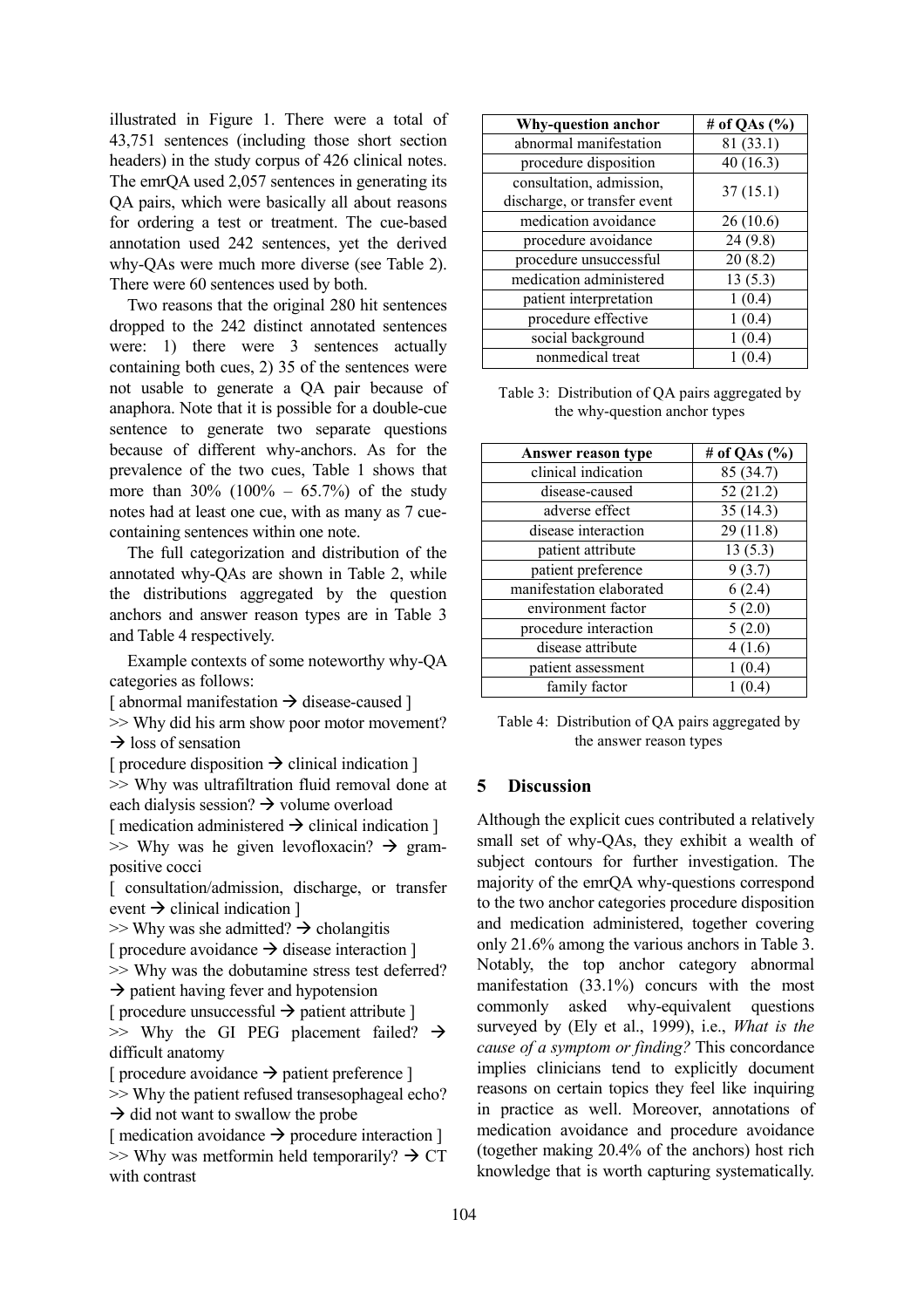For example, procedure interaction and disease interaction (e.g., risk from comorbidity) are typical reasons in avoiding certain intervention.

Even though the annotations involve only simple cues and single-sentence contexts, they should benefit the training of QA systems. It is known that such instances of atomic and regular structure can help stabilize/smooth the behavior of statistical models. The other possible route is to use the annotations as seed examples and train a question-generation model that automatically asks why-questions as additional training data. Although the study was short of resource to include experimental validation, it is hoped that at least as a self-contained descriptive analysis the results can be informative to the clinical NLP community.

The representativeness of the study was limited by using only discharge summaries and the two specific cues. The annotations with the complete answer available within one sentence do not touch upon complex scenarios that require synthesizing cross-sentence information. The questions from rephrasing sentences may lack natural intent and diversity, which was a limitation likely shared by repurposing NLP challenge annotations as done in emrQA. This study used only one annotator, which would introduce subjectivity especially in categorizing the QAs.

*The annotations by this study are available at* <https://github.com/Jung-wei/ClinicalWhyQA>

## **Acknowledgments**

Deidentified clinical records used in this research were provided by the i2b2 National Center for Biomedical Computing funded by U54LM008748 and were originally prepared for the Shared Tasks for Challenges in NLP for Clinical Data organized by Dr. Ozlem Uzuner, i2b2 and SUNY.

I would like to thank the anonymous reviewers for their constructive feedback.

#### **References**

- Abacha, A. B., & Zweigenbaum, P. (2015). MEANS: A medical question-answering system combining NLP techniques and semantic Web technologies. *Information processing & management, 51*(5), 570-594.
- Cairns, B. L., Nielsen, R. D., Masanz, J. J., Martin, J. H., Palmer, M. S., Ward, W. H., & Savova, G. K.

(2011). The MiPACQ clinical question answering system. *AMIA Annu Symp Proc, 2011*, 171-180.

- Cao, Y., Liu, F., Simpson, P., Antieau, L., Bennett, A., Cimino, J. J., . . . Yu, H. (2011). AskHERMES: An online question answering system for complex clinical questions. *J Biomed Inform, 44*(2), 277- 288. doi:10.1016/j.jbi.2011.01.004
- Dulceanu, A., Le Dinh, T., Chang, W., Bui, T., Kim, D. S., Vu, M. C., & Kim, S. (2018). PhotoshopQuiA: A corpus of non-factoid questions and answers for why-question answering. *Proceedings of the 11th International Conference on Language Resources and Evaluation (LREC 2018)*.
- Ely, J. W., Osheroff, J. A., Ebell, M. H., Bergus, G. R., Levy, B. T., Chambliss, M. L., & Evans, E. R. (1999). Analysis of questions asked by family doctors regarding patient care. *BMJ, 319*(7206), 358-361.
- Higashinaka, R., & Isozaki, H. (2008). Corpus-based question answering for why-questions. *Proceedings of the Third International Joint Conference on Natural Language Processing: Volume-I*.
- Mrozinski, J., Whittaker, E., & Furui, S. (2008). Collecting a why-question corpus for development and evaluation of an automatic QA-system. *Proceedings of ACL-08: HLT*, 443-451.
- Pampari, A., Raghavan, P., Liang, J., & Peng, J. (2018). emrQA: A large corpus for question answering on electronic medical records. *arXiv preprint arXiv:1809.00732*.
- Prasad, R., & Joshi, A. (2008). A discourse-based approach to generating why-questions from texts. *Proceedings of the Workshop on the Question Generation Shared Task and Evaluation Challenge*, 1-3.
- Raghavan, P., Patwardhan, S., Liang, J. J., & Devarakonda, M. V. (2018). Annotating electronic medical records for question answering. *arXiv preprint arXiv:1805.06816*.
- Rajpurkar, P., Zhang, J., Lopyrev, K., & Liang, P. (2016). SQuAD: 100,000+ questions for machine comprehension of text. *Proceedings of the Conference on Empirical Methods in Natural Language Processing (EMNLP)*.
- Uzuner, O., South, B. R., Shen, S., & DuVall, S. L. (2011). 2010 i2b2/VA challenge on concepts, assertions, and relations in clinical text. *J Am Med Inform Assoc, 18*(5), 552-556. doi:10.1136/amiajnl-2011-000203
- Verberne, S. (2006). Developing an approach for why-question answering. *Proceedings of the 11th*